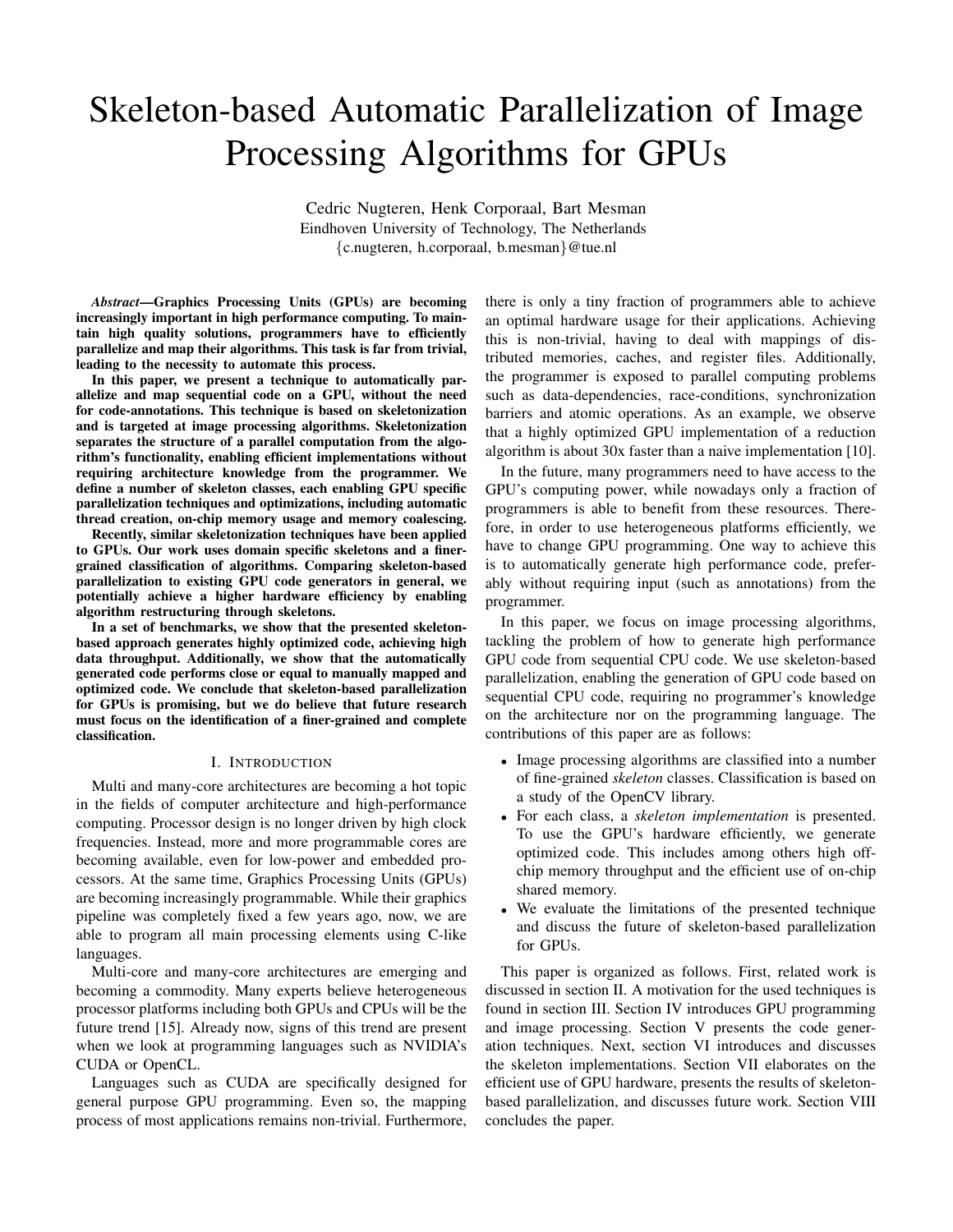# II. RELATED WORK

Keutzer et al. distinguish three solutions to the parallel programming problem [11]. The first two, automatic parallelization and new languages, have been applied to GPUs, but, according to the same authors, will not solve the problem. This section briefly introduces related work for these two solutions, but also for a third solution: skeleton-based parallelization.

First, we discuss the subject of automatically generating GPU code. For example, the source-to-source compilers CU-DAlite [21] and hiCUDA [9] generate GPU code, but both require annotations in the original code. Similar techniques are used in the PGI accelerator [22], which uses OpenMPstyle pragmas. The commonality between these automatic parallelization tools, is found in the fact that they apply transformations to the code where possible, but cannot, in contrast to this work, change the complete structure of an algorithm (e.g. the PGI accelerator does not support reduction [22]).

Numerous new programming languages for GPUs are introduced. For example, both Lee et al. [12] and Svensson et al. [19] present a functional language. Others, such as Cornwall et al. introduce a new framework [6]. These solutions all introduce a learning curve, reducing the chance for adoption by programmers.

Cole [5] introduced skeleton-based parallelization. Later, it has been applied for image processing algorithms. Examples target XeTaL and Imagine processors [4] [3] and FPGAs [2]. A related technique, based on patterns, has been presented for SIMD processors in general by Manniesing et al. [13]. Recently, skeleton-based parallelization has been applied to GPUs for a limited amount of skeletons in [18] and [7]. Our work uses domain specific skeletons and a finer-grained classification.

# III. MOTIVATION

Skeleton-based parallelization revolves around a set of parameterizeable *skeleton implementations*. At the same time, algorithms are categorized under *skeleton classes*. Corresponding to each class is a skeleton implementation and a set of *rewrite rules*, providing the means to automatically parallelize and map algorithms onto a target platform.

To justify the use of skeletonization, we compare the technique to a number of techniques with similar goals:

- Compared to a library-based approach, *skeletonization* can achieve higher flexibility (a library supports a finite amount of parameters), and can be applied to a wider range of algorithms (a library will not easily cover all desired algorithms).
- Skeletonization can achieve a higher performance compared to auto-parallelization in general. Since more knowledge of the algorithm is available, the algorithmic structure can be adjusted and optimizations can be performed, leading to the generation of highly efficient code.
- Auto-parallelization techniques based on annotations, such as pragma's, require input from the application programmer. Skeleton-based parallelization does not require

programmers to annotate their code, they must only select a class based on high-level characteristics of the algorithm (e.g. data access patterns).

Skeleton-based parallelization creates a flexible code generation environment: for prior unsupported algorithms, new skeletons can be defined. Additionally, skeletons for different architectures can be included, serving as a base for automatic code generation targeting a range of heterogeneous multiprocessor platforms. This work presents a new code generation environment rather than extending existing work, providing a high degree of freedom to use non-traditional classification techniques and custom code generation techniques.

Although skeleton-based parallelization seems promising so far, there are a few caveats. First of all, porting an algorithm onto a different architecture often requires a change of the algorithm itself. One algorithm might be the best choice for a certain architecture, another algorithm (with the same functionality), might be more suitable for another architecture. A second caveat concerns the classification of algorithms. When just a few classes are defined, skeleton implementations might become too general to achieve high performance. However, when defining too many classes, the effort of implementing all skeletons converges towards implementing all algorithms.

## IV. BACKGROUND

For a full understanding of the problem and the solution, we discuss several background topics. In this section, we introduce a number of GPU programming concepts, followed by background on image processing. For an overview of the GPU architecture, we refer to [8] and figure 1.



Fig. 1. Schematic view of a GPU architecture, consisting of a number of Single Instruction, Multiple Thread (SIMT) processor clusters. Each cluster has access to an on-chip shared memory (*smem*), a L2 cache and a large off-chip DDR memory.

## *A. GPU programming*

We use the CUDA programming language as a target GPU language, since it supports many C++ features, has a large user-base, and provides well maintained compilers and simulators. Important CUDA GPU programming concepts are summarized below:

- The portions of code within a program that are executed on a GPU are called kernels. The programmer specifies a number of threads, which all execute the kernel code on different data. These threads are divided into groups of threadblocks by the programmer.
- Threads are scheduled by the hardware as warps in an SIMD-manner, typically consisting of 32 threads.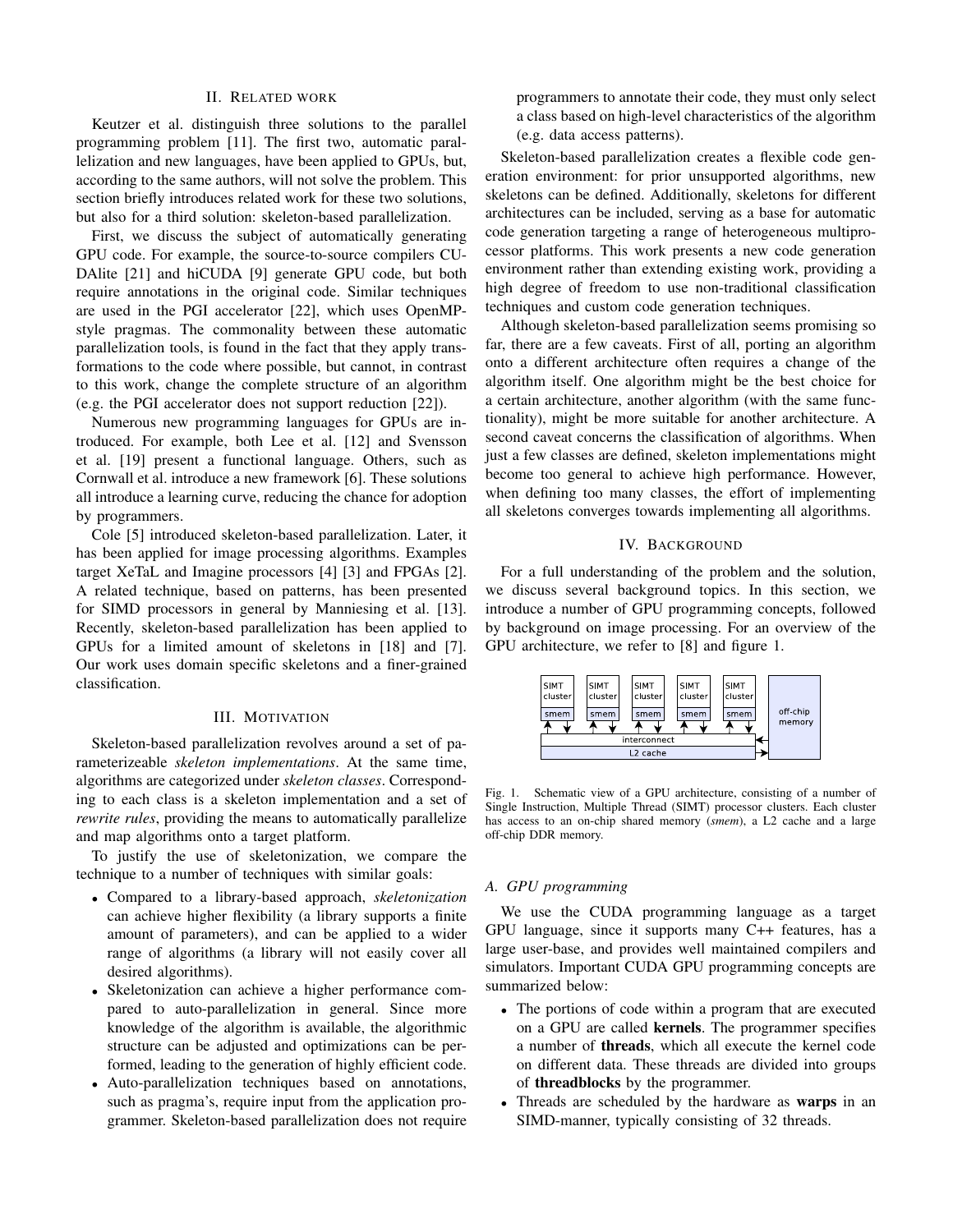- It is important to enable a large number of simultaneously active threads on a throughput oriented architecture such as the GPU [8]. The number of active threads can be limited by among others register usage, threadblock size, and shared memory usage [14].
- The hardware is able to speed-up off-chip memory accesses significantly by combining multiple accesses. To enable this so-called memory coalescing, the kernel code has to meet certain requirements.
- To exploit data locality and to communicate within threadblocks, an on-chip shared memory is available.

# *B. Image processing*

Image processing applications can be considered as structures of lower-level image processing algorithms, each processing one or more images and generating either one or more images or a set of characteristics. Image processing is closely related to computer vision, in which the goal of an application is to extract features of an input image. Most of these image processing algorithms require a large number of independent computations, making them suitable for a manycore architecture such as a GPU.

Libraries such as GPUCV [1], NVIDIA Performance Primitives (NPP) and CUVIlib [20] provide GPU implementations for a range of algorithms.

# V. CODE GENERATION

Code generation is performed by first selecting a skeleton implementation from a pool. This is based on the class of algorithm, which is determined manually. Next, the skeleton is instantiated and passed through a selection of rewrite rules. This is in contrast to existing methods, which use C++ templates [7]. When generating code instead of using templates, code can be further fine-tuned where necessary after code generation.



Fig. 2. An overview of skeleton-based code generation targeting GPUs.

An overview of the process is shown in figure 2. To illustrate it, we take the example of image convolution. Convolution belongs to a certain *algorithm class*, but individual algorithms may have different functionality (*kernel code* and *parameters*). Algorithms within this class correspond to a similar hardware efficient mapping, being a parameterizeable *skeleton implementation*. Using a set of *rewrite rules*, the skeleton implementation is instantiated, generating *CPU host code* (to start the kernel) and the *GPU kernel code* itself.

This section introduces the skeleton classes we defined for image processing applications, and presents details on the rewrite rules and their use.

# *A. Skeleton classes*

We categorize low-level image processing algorithms into classes depending on their memory access patterns and data re-use characteristics. A significant number of higher level image processing algorithms and complete image processing applications can be decomposed into a sequence of these lower level algorithms [3]. In this paper we consider four classes, which are illustrated in figures  $3(a)$ ,  $3(b)$ ,  $3(c)$  and  $3(d)$ . We give a short description of their characteristics:

- Pixel to pixel (P2P) algorithms generate one output pixel for each input pixel. Each output pixel must be generated by one unique input pixel, which typically has the same coordinates.
- For the neighbourhood to pixel (N2P) class, one output is generated for each input pixel. In contrast to P2P, the output value must be based on input pixels surrounding the coordinate of the output pixel. The size of this surrounding neighbourhood may vary.
- Reduction to scalar (R2S) algorithms generate a scalar value based on the complete set of input pixels.
- The reduction to vector (R2V) class is similar to R2S, but outputs a vector instead of a scalar.



Fig. 3. Graphical overview of the categorization of image processing algorithms into classes.

To strengthen the case for the selection of these four classes, we analyzed algorithms from the OpenCV library. Algorithms from the library categories image filtering, feature detection, motion & tracking, image transformation and histogram & matching have been categorized as shown in table I. Algorithms denoted with (C) are considered compound algorithms, i.e. they can be split up in multiple lower-level algorithms. They therefore occur multiple times in table I. The algorithms that do not match the four presented classes can be categorized under classes defined by Caarls et al. [3]. The overview in table I shows that the presented set of classes includes the most common used image processing algorithms, but also leaves room for future implementations of other classes. We believe that this classification allows any algorithm designer to select the correct class.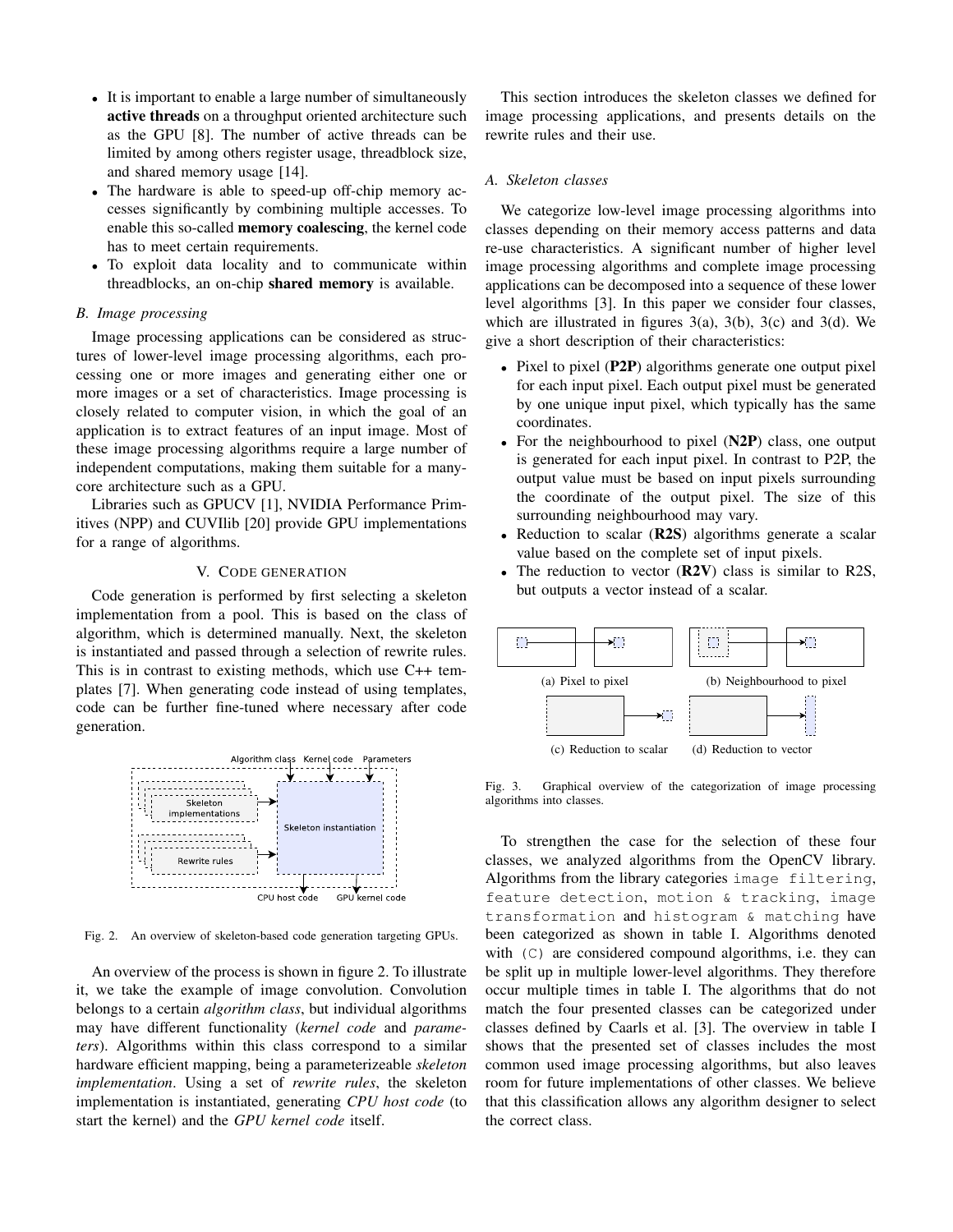|       | Image Filtering                                                                                                                   | <b>Feature Detection</b>                                                                                                                                                                        | Motion & Tracking                                                                                   | Image Transformation,<br>Histogram & Matching   |
|-------|-----------------------------------------------------------------------------------------------------------------------------------|-------------------------------------------------------------------------------------------------------------------------------------------------------------------------------------------------|-----------------------------------------------------------------------------------------------------|-------------------------------------------------|
| P2P   | ImageSubtraction<br>MorphologyEx $(C)$                                                                                            |                                                                                                                                                                                                 | Acc                                                                                                 | Threshold<br>CvtColor                           |
| N2P   | Sobel<br>Smooth<br><b>IplConvKernel</b><br>Laplace<br>Dilate/Erode<br>Filter <sub>2D</sub><br>MorphologyEx $(C)$<br>PyrDown $(C)$ | CornerMinEigenVal<br>Canny<br><b>FindCornerSubPix</b><br><b>PreCornerDetect</b><br>CornerHarris<br>CornerEigenValsAndVecs<br>GoodFeaturesToTrack (C)<br>GetStarKeypoints (C)<br>ExtractSURF (C) | <b>CalcMotionGradient</b><br>CalcOpticalFlowLK<br>CalcOpticalFlowBM (C)<br>CalcOpticalFlowPyrLK (C) | <b>AdaptiveThreshold</b><br>PyrSegmentation (C) |
| R2S   |                                                                                                                                   |                                                                                                                                                                                                 | CalcOpticalFlowBM (C)                                                                               | GetMinMaxHistValue                              |
| R2V   |                                                                                                                                   | ExtractSURF (C)<br>GetStarKeypoints (C)                                                                                                                                                         | CalcGlobalOrientation                                                                               | CalcHist                                        |
| Other | CopyMakeBorder<br>PyrDown $(C)$                                                                                                   | Houghlines<br>SampleLine<br>GoodFeaturesToTrack (C)<br>GetStarKeypoints (C)<br>ExtractSURF (C)                                                                                                  | CalcOpticalFlowPyrLK (C)                                                                            | Other kernels (25)                              |

#### TABLE I OPENCV ALGORITHMS CLASSIFIED.

TABLE II TWO REWRITE RULES AND EXAMPLE TRANSFORMATIONS.

| Match                                        | Replacement     | Example transformation                                                                     |
|----------------------------------------------|-----------------|--------------------------------------------------------------------------------------------|
| /#{name}\[w\s+\]\[h([^\]]+)\]/               | /#{name}[p\\1]/ | $image_in[w][h-2] \rightarrow image_in[p-2]$                                               |
| $\gamma$ / smem_#{name}\[w\s+\]\[h([^\]]+)\] |                 | $\gamma$ /smem_#{name} [smem_p\\1] / in [w] [h+3*str] $\rightarrow$ smem_in [smem_p+3*str] |

# *B. Rewrite rules*

Corresponding to each skeleton class is a skeleton implementation and a set of rewrite rules. The latter are mainly used to generate the necessary correct code to instantiate the skeletons. Rewrite rules are based on pattern matching and implemented using regular expressions. These regular expressions match certain patterns (e.g. array indices) and replace them with other patterns (e.g. shared memory indices) under certain conditions (e.g. the skeleton is N2P).

Among others, rewrite rules serve the following purposes: (a) to enable the use of on-chip shared memory, (b) to enable the generation of boundary/special-case code, (c) to make use of the GPU's special function hardware, (d) to transform array dimensions of the streaming input and output into 1D arrays, and (e) to fine-tune the generated code (e.g. threadblock size). Since rewrite rules are mainly used to generate correct code instead of optimizing the code, they are independent of each other and we are free to apply them in any order.

We present two example rewrite rules (out of 18 total) in table II to illustrate their implementation, which is given by a *match* and a *replacement* regular expression in the Ruby language. In both examples, array variables are matched and replaced with updated array indices to match the skeleton implementations. While the first example translates array indices, the second performs off-chip to on-chip memory conversion, and is applied in certain cases, such as for the N2P class.

# VI. SKELETON IMPLEMENTATIONS

In this section, we discuss the skeleton implementations. Additionally, an example R2S algorithm is presented, with listings of CUDA code.

# *A. Pixel to pixel*

The P2P skeleton kernel is implemented using 4 lines of code. The most important characterisitcs of the P2P skeleton are:

- All operations are independent. Therefore, the amount of exploitable parallelism is at least<sup>1</sup> equal to the amount of pixels.
- Since the P2P class does not imply data re-use, on-chip shared memory is not used.
- Rewrite rules support a coalesced memory access pattern for both row-by-row and column-by-column accessing.

Although algorithms such as image mirroring, forward warping, and transpose also belong to the pixel to pixel skeleton, they do not read or write pixels sequentially. To still enable coalesced writing and reading, a second (closely related) skeleton implementation is introduced for this special case. It uses the on-chip shared memory to store intermediate results in order to access the off-chip memory coalesced.

<sup>1</sup>Parallelism can be higher depending on the algorithm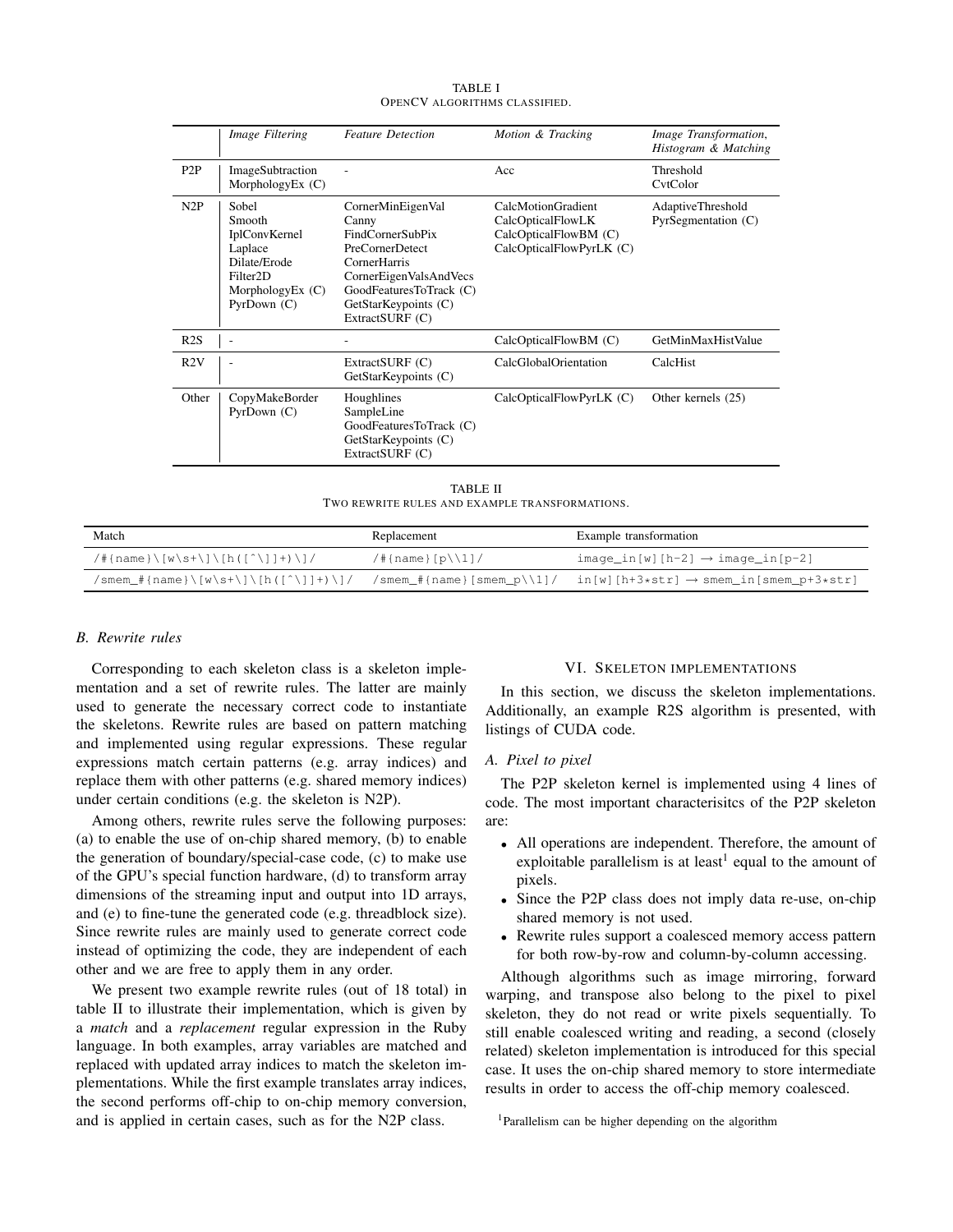## *B. Neighbourhood to pixel*

We discuss the N2P skeleton implementation in this section, which uses 18 lines of code. Despite the implementation not being as trivial as for the P2P skeleton, many documents describe efficient implementations (e.g. [17]), with convolution as a driving example. The most important characteristics of the N2P skeleton are:

- All operations are independent, and the amount of parallelism exploited is equal to the amount of pixels in the image (one thread per pixel).
- Since the N2P class implies local data re-use, we exploit on-chip shared memory within threadblocks. We schedule threadblocks as large as supported by the hardware to minimize the amount of borders between threadblocks. At the border, additional boundary pixels have to be loaded into on-chip shared memory. Rewrite rules translate memory addresses to make use of the on-chip shared memory.
- The skeleton implementation enables a coalesced memory access pattern when pre-loading data into the on-chip shared memory, enabling fast off-chip memory access. However, when loading boundary data, performance of off-chip memory can be limited due to non-sequential accesses.

Again, there is a caveat. As presented by Podlozhnyuk, special cases of N2P algorithms with separable filters can reduce non-coalesced boundary accesses and improve overall performance [17]. Although these algorithms can be implemented using the N2P skeleton, their performance might not be optimal. At this moment, such a special case skeleton is not implemented, however, programmers can fine-tune their algorithms after code generation.

## *C. Reduction to scalar*

Reduction is a common type of operation, and a CUDA implementation has been documented by among others Harris in [10]. Our implementation (the kernel implementation contains 14 lines of code) follows the guidelines presented in this document, using a reduction tree in  $log_2(image\_size)$  steps. The main characteristics of the R2S skeleton implementation are:

- The amount of parallelism is equal to half the image size at the start, ending at the bottom of the tree with no parallelism at all. Therefore, we perform R2S using multiple kernels (dependent on the image size). Each kernel performs a number of steps (corresponding to strides) in the reduction tree.
- We use on-chip shared memory for intermediate storage and to ensure coalescing from off-chip memory. The skeleton is adjusted to avoid bank conflicts for the onchip shared memory.

To further increase efficiency and reduce loop overhead, we unroll the loops as discussed by Harris [10]. As presented in the same document, we also reduce thread idling by loading two elements per thread and performing the first operation directly. This requires rewrite rules to generate specialized

code that loads elements and computes the first operation directly.

An example of a 2-level 32-elements tree with 8 threads per threadblock is shown in figure 4. Each of the threads loads one pixel. Next, half of the threads perform the first operation (stride 0), followed by two (stride 1) and finally just one (stride 2). In the next level or kernel, we use the same pattern, but invoke only one threadblock.



Fig. 4. Overview of a reduction tree. The tree is used to implement the reduction to scalar skeleton.

#### *D. Reduction to vector*

Another reduction operation, R2V, is less common. However, one example algorithm, histogramming, is described in detail by Podlozhnyuk in [16]. We implement our R2V skeleton according to this example. Similar to R2S, we can efficiently perform R2V in parallel using a reduction tree, using a slightly different structure. As seen in an example in figure 5, each threadblock now calculates a vector of *bins* (28 lines of code). After a global synchronization barrier, a second kernel is started, combining all the vectors into the final result (6 lines of code). To reduce instruction overhead, threads can process multiple data elements, the amount of which is determined by the architecture and image size, and implemented with a rewrite rule.



Fig. 5. To implement reduction to vector, a tree structured is used, dividing input elements over threadblocks.

The on-chip shared memory is fully exploited for R2S. Bins are stored in shared memory as they are updated frequently by possibly all threads in a threadblock. However, since the access patterns of threads to the bins stored in shared memory are dependent on the input data, *shared memory collisions* can occur, leading to incorrect results. Therefore, writing to the shared memory is performed in a do-while loop using a unique tag. Only when the data is successfully written, the do-while loop ends. Even then, collisions can still occur in between warps. To solve this, each warp is given its own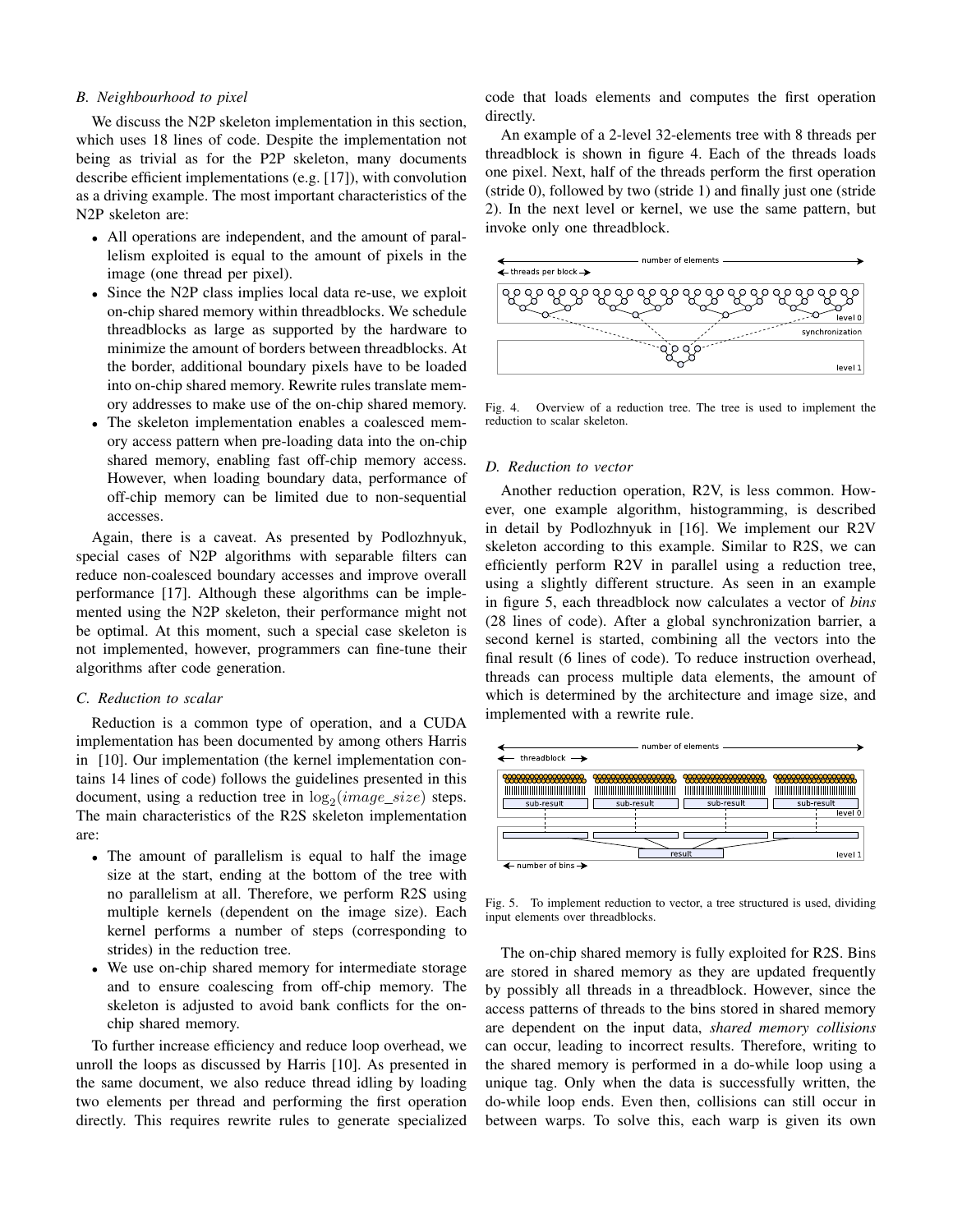on-chip shared memory range and thus its own bins. This introduces an additional reduction step, in which all the bins of each warp need to be combined into one for each threadblock. This is illustrated in figure 6. Avoiding these on-chip memory collisions is discussed in more detail by Podlozhnyuk [16].



Fig. 6. Close-up of the R2V tree structure. Within a threadblock, a further division over warps is made.

By coalescing memory accesses, neighbouring pixels are processed together by the same warp. For images, these pixels typically have a high correlation. This can lead to a significant decrease in performance due to a higher chance of shared memory collisions compared with uncoalesced accesses. In contrast to Podlozhnyuk [16], we deliberately do not perform coalescing for R2V, benefiting from less restrictions on access patterns, and a lower correlation between pixels.

# *E. An illustrating example*

This section presents example code listings. In these listings, function parameters are underlined and placeholders are highlighted. Variables to be replaced by rewrite rules are preceded by the '@' character. We simplified the presented code listings to ease readability (e.g. not showing unrolled code), and omitted the code necessary for kernel call(s) and threadblock sizing.

```
1 uint <u>result</u> = 0;</u>
2 for (each pixel in image) {<br>3 if (result < pixel) {
       if (<u>result</u> < pixel) {
\begin{array}{c} 4 \\ 5 \end{array} result = pixel;
        5 }
6 }
```
Listing 1. CPU pseudo code.

We take an example low-level image processing algorithm in order to illustrate the code generation techniques involved in skeleton-based parallelization. The example algorithm, finding the maximum pixel value in an image, is classified under the reduction to scalar class. The pseudo code for this algorithm is shown in listing 1. The kernel of the algorithm is highlighted in lines 3-5, and serves as input for code generation.

The code generator transforms lines 3-5 of listing 1 into listing 3, using the R2S skeleton implementation (shown in listing 2) and a set of rewrite rules. The generation of lines 18-20 is relatively straightforward, and is performed by: (1) off-chip to on-chip address transformation, and (2) storing intermediate results in the first element to create the tree structure. To generate lines 7-12, we use rewrite rules

```
1 / / I d e n t i f y t h e t h r e a d
 2 uint p = blockIdx.x * blockDim.x * 2 + threadIdx.x;3
 4 // Load data and synchronize threads<br>5 shared uint smem in [1024];
 5 _shared__ uint smem_in [1024];<br>6 uint smem p = threadIdx.x;
     uint smem_p = thread \text{Id} x. x;
 7 @ placeholder_0
 8 \quad -syncthreads();
\frac{9}{10}11 Start the calculation
11 for (uint s=blockDim. x/2; s>0; s=s>>1) {
12 if (\text{smem\_p} < s) {<br>13 @ placeholder_1
           @ placeholder_1
\begin{matrix} 14 & 3 \\ 15 & 3 \end{matrix}\begin{array}{c} 15 \ 16 \end{array} = syncthreads ();
    \}17
18 // Write result back to global memory
19 if (threadIdx.x == 0) {
20 result[blockIdx.x] = smem_in[0];21 }
```
Listing 2. R2S implementation.

```
1 / / I d e n t i f y t h e t h r e a d
 2 uint p = blockIdx.x * blockDim.x *2+threadIdx.x;3
 4 // Load data and synchronize threads
 5 _shared__ uint smem_in [1024];
 6 uint smem_p = thread Id x . x;
 7 if (\text{image_in}[p] < \text{image_in}[p+\text{blockDim.x}]) {<br>8 smem_in [smem_p] = image_in [p+blockDim . x];
        smem_in [smem_p] = \underline{image_in} [p+blockDim.x];\begin{matrix} 9 \\ 10 \end{matrix}else {11 smem_in [smem_p] = \underline{image_in} [p];\begin{array}{c} 12 \\ 13 \end{array}12 -s y n c threads ();
14
15 // Start the calculation
16 for (uint s=blockDim. x/2; s>0; s=s>>1) {
17 if (smem_p < s) {
18 if (\text{smem\_in} [\text{smem\_p}] < \text{smem\_in} [\text{smem\_p+s}]) {<br>19 smem in [\text{smem\_p}] = \text{smem\_in} [\text{smem\_p+s}].smem_in [smem_p] = smem_in [smem_p+s];
\begin{array}{c} 20 \\ 21 \end{array}\frac{21}{22}s y n c threads ( );
23 }
2425 // Write result back to global memory<br>26 if (threadIdx.x == 0) {
     if (thread Id x . x == 0) {
27 result [blockIdx . x] = smem_in [0];
28 }
```
Listing 3. Generated code.

to: (1) transform off-chip to on-chip addresses, (2) execute the first computation, and (3) extend the computation with an else statement to ensure a load. Rewrite rules and the skeleton implementation ensure hardware efficiency according to NVIDIA guidelines [10], enabling sequential addressing, on-chip shared memory, coalesced loads, loop unrolling and limited bank conflicts.

#### VII. EVALUATION

In this section, we discuss the obtained hardware efficiency of the presented technique, evaluate the usability of skeletonbased parallelization and discuss limitations and future work.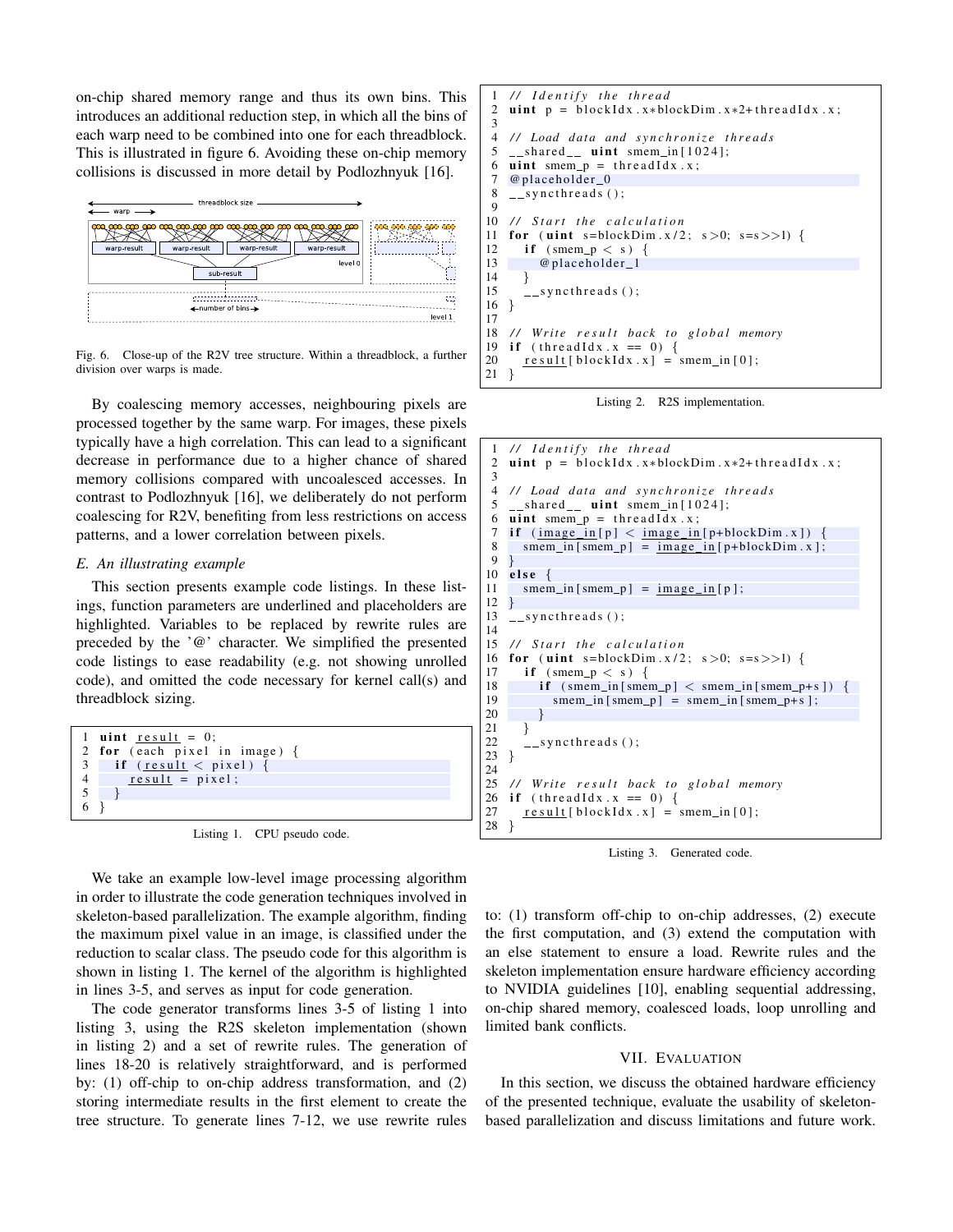

Fig. 7. Comparison of the execution time of generated GPU code against naive and hand optimized code.

The presented benchmarks use a Geforce GTX470 GPU with 448 CUDA cores in an Intel Core-i7 930 system. The GPU has a peak practical bandwidth of  $\pm 100$ GB/s. All results are averaged over 20 runs and are tested on random 8-bit data with dimensions of 2048x2048 pixels. Since no low-level image processing benchmark suite is available, we hand-picked benchmarks of common used low-level image processing algorithms and categorized them as follows:

- P2P Binarize, Copy, Transpose
- N2P Blur (3x3), Sobel (3x3), Erode (3x3), Dilate (5x5), Gradient (7x3)
- R2S Sum, Min, Max
- R2V Histogram

### *A. Performance evaluation*

The first results show the normalized execution time<sup>2</sup> of each algorithm<sup>3</sup>. Figure 7 distinguishes a naive GPU implementation (with and without the cache), generated GPU code and hand optimized code. Since a cache is available on newer GPUs, on-chip shared memory usage is not strictly necessary to exploit data re-use. As an extreme example, the dilate algorithm that enables on-chip shared memory performs close to a naive implementation with hardware managed cache. In general, the benchmarks show a performance close or equal to hand optimized code for the generated code.

To measure the hardware efficiency, we benchmarked the performance in terms of bandwidth (see figure 8). The P2P algorithms map well on the GPU architecture, since a bandwidth close to the peak practical bandwidth is achieved. The P2P algorithm transpose shows a slight performance drop, as intermediate results have to be stored in the on-chip shared memory to guarantee memory coalescing. The five N2P algorithms show a further decrease in performance, as they load some data elements multiple times from the off-chip memory, which includes uncoalesced memory accesses on edges of threadblocks. As can be seen from the results of the dilate and gradient algorithms, hardware efficiency drops further when filter sizes increase. The reduction algorithms R2S and



Fig. 8. Evaluation of hardware efficiency, in which off-chip memory bandwidth is used as a metric. The roofline is  $\pm 100$ GB/s.

R2V still show a high bandwidth utilization, benefiting from their complex algorithm structures. When comparing the R2S algorithms sum and max/min, we argue that the latter is slower due to an if-statement in the original algorithm.

Lastly, we benchmarked image sizes ranging from 256K to 16M pixels. The algorithms closest to peak performance (P2P, R2S and R2V) show a significant performance degradation when using smaller images, since overhead is becoming significant (e.g. kernel launch overhead). For more compute intensive algorithms (N2P), this effect is less visible.

### *B. Usability*

To evaluate the usability of the presented technique, we compare a naive CPU implementation against generated GPU code based on the same naive CPU code in table III. We do not intend to compare both architectures performance-wise with these benchmarks, we merely illustrate the potential benefit of accelerating these image processing algorithms using a GPU.

TABLE III GPU ACCELERATION OF IMAGE PROCESSING.

| algorithm       | naive-<br><b>CPU</b> | auto-<br>GPU | algorithm | naive-<br><b>CPU</b> | auto-<br>GPU |
|-----------------|----------------------|--------------|-----------|----------------------|--------------|
| <b>Binarize</b> | $106$ ms             | $0.34$ ms    | Dilate    | 445 ms               | $1.67$ ms    |
| Copy            | 99 ms                | $0.34$ ms    | Gradient  | $432$ ms             | $1.45$ ms    |
| Transpose       | 88 ms                | $0.50$ ms    | Sum       | $37 \text{ ms}$      | $0.28$ ms    |
| Blur            | $208$ ms             | $0.74$ ms    | Max       | $41 \text{ ms}$      | $0.57$ ms    |
| Sobel           | $230 \text{ ms}$     | $1.21$ ms    | Min       | $41$ ms              | $0.56$ ms    |
| Erode           | $151$ ms             | $0.65$ ms    | Histogram | $213$ ms             | $0.47$ ms    |

The benchmark set consists of algorithms with up to 10 lines of code and limited functionality (e.g. no function calls, library calls, classes). The presented technique is intended to work for low-level algorithms, consisting of small and simple inner-loop code. Compound kernels or full applications can be handled by the programmer by splitting them into multiple low-level kernels.

An issue that addresses usability is the availability of suitable classes. A problem can arise when: (1) an algorithm cannot be classified under any available skeleton type, or (2) a skeleton is too generic to generate hardware efficient code. The

<sup>2</sup>Normalized against the performance of generated code

<sup>&</sup>lt;sup>3</sup>The histogram algorithm does not map trivially on the GPU [16]